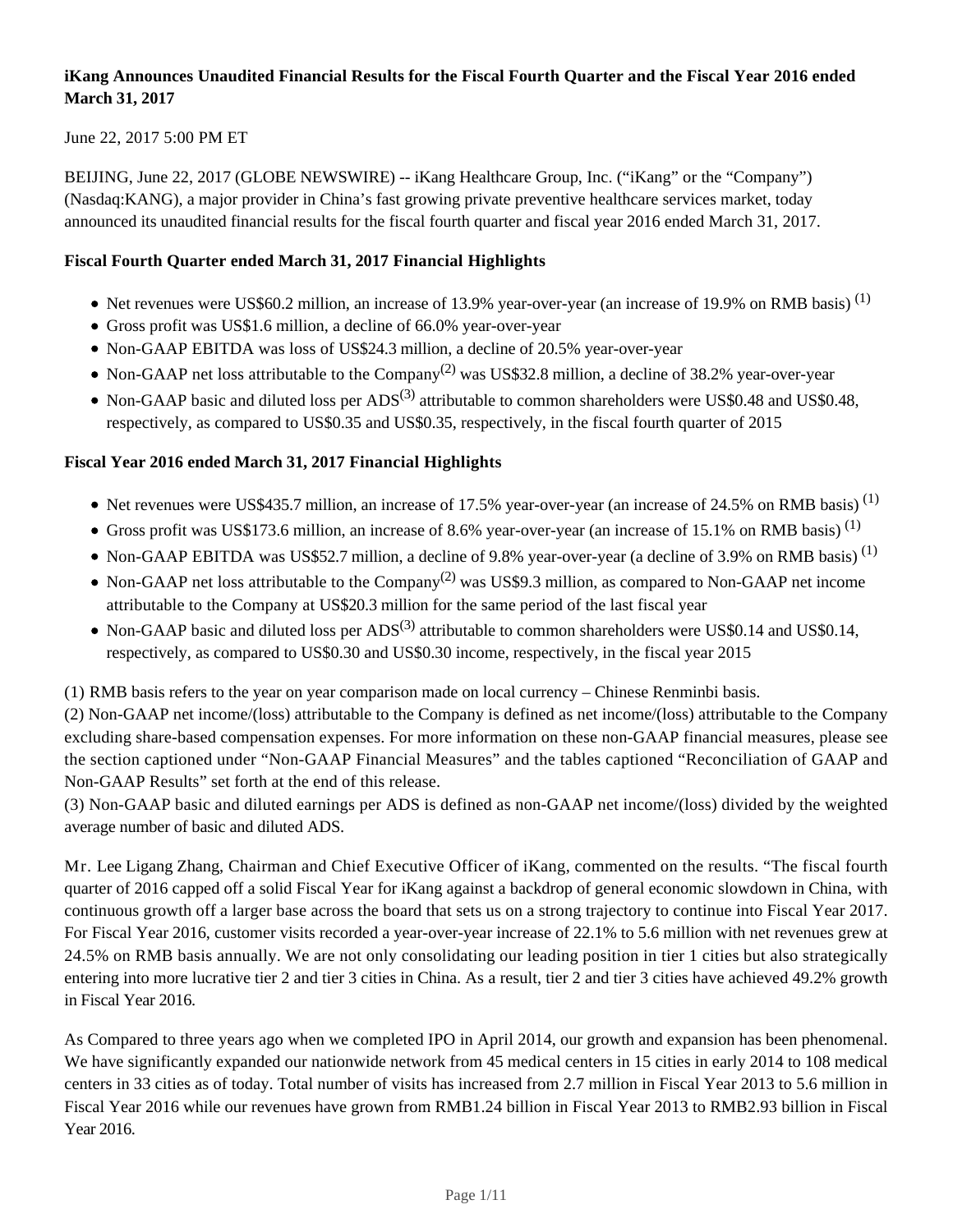Furthermore, we have also built a strategic alliance with two regional medical checkup chains and New China Insurance Healthcare Company through equity investment. The three companies owned a total of 44 medical centers in 31 cities, 17 cities among which iKang does not have an established presence, hence further expanding iKang's national coverage. Together with iKang's self-owned medical centers, we have built a network with ownership of 152 medical centers across 50 cities in Mainland China and Hong Kong. We strongly believe that this alliance is a win-win in fostering closer partnership and cooperation.

In addition to expanding our nationwide network coverage and optimizing the operational efficiency of each operating medical center, we have also been making significant progress with initiatives over Fiscal Year 2016 to leverage our fast growing network to deepen client penetration through broadening of our service offerings such as genetic testing and screening services for early detection of colon and stomach cancer. The reception of these additional services has been very positive.

Our financial performance for Fiscal Year 2016 was impacted by the one-time expenses relating to privatization and the significant addition of the newly built/acquired medical centers in order to capture the growth opportunity in tier 2 and tier 3 tier cities. With the ramping up of these new medical centers, we expect that our EBITDA margin will improve in Fiscal Year 2017.

Mr. Zhang concluded, "In Fiscal Year 2017, we will continue to make investment in mobile health, linking our customer and our services both online and offline. Our extensive network places us in an excellent position to capitalize on the fast growing market opportunities in private preventive healthcare segment. We believe that we are on course to build on our success with a strong management team fully committed to advancing our growth strategies that aims to deliver long-term and sustainable returns to our shareholders.

## **FISCAL FOURTH QUARTER ENDED MARCH 31, 2017 UNAUDITED FINANCIAL RESULTS**

### **Net Revenues**

Net revenues for the fiscal fourth quarter were US\$60.2 million, representing a 13.9% increase from US\$52.8 million in the same period of the last fiscal year. On an RMB basis, the revenue growth was 19.9%. As of March 31, 2017, the number of self-owned medical centers totaled 107 compared to 86 as of March 31, 2016. In this quarter, the Company served approximately a total of 752,000 customer visits under both corporate and individual programs, representing an increase of 14.9% over the fiscal fourth quarter of 2016.

The table below sets forth a breakdown of net revenues:

| $(US\$ s million                 | Fiscal Fourth Quarter Ended March 31, 2017 Fiscal Fourth Quarter YoY % Change |      |        |               |
|----------------------------------|-------------------------------------------------------------------------------|------|--------|---------------|
| <b>Medical Examinations 45.9</b> |                                                                               | 39.1 | 17.3   | $\%$          |
| <b>Disease Screening</b>         | 5.9                                                                           | 4.6  | 27.9   | $\%$          |
| <b>Dental Services</b>           |                                                                               | 1.1  | 61.8   | %             |
| <b>Other Services</b>            | 6.6                                                                           | 8.0  | (17.6) | $%$ )         |
| <b>Total</b>                     | 60.2                                                                          | 52.8 | 13.9   | $\frac{0}{0}$ |

*Medical Examinations*: Net revenues for the quarter were US\$45.9 million, representing a 17.3% increase from US\$39.1 million in the same period of the last fiscal year.

*Disease Screening*: Net revenues for the quarter were US\$5.9 million, representing a 27.9% increase from US\$4.6 million in the same period of the last fiscal year. Disease screening services refer to the additional services requested by individuals under the basic corporate medical examination programs as a result of individual needs.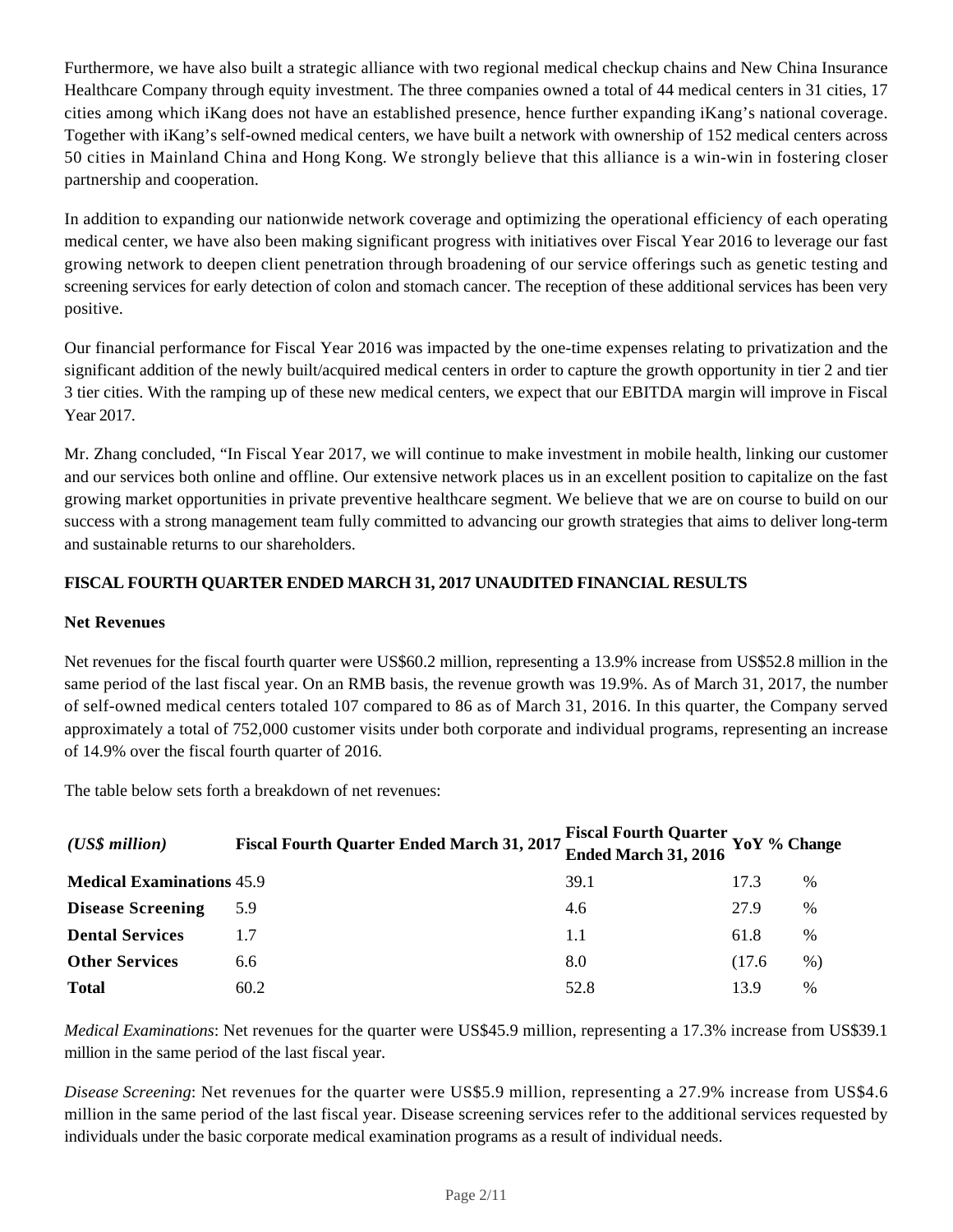*Dental Services*: Net revenues for the quarter were US\$1.7 million, representing a 61.8% increase from US\$1.1 million in the same period of the last fiscal year.

*Other Services*: Net revenues for the quarter were US\$6.6 million, representing a 17.6% decrease from US\$8.0 million in the same period of the last fiscal year.

#### **Cost of Revenues**

Cost of revenues for the quarter was US\$58.6 million, representing a 21.6% increase from US\$48.2 million in the same period of the last fiscal year.

#### **Gross Profit and Gross Margin**

Gross profit for the quarter was US\$1.6 million, representing a 66.0% decline from US\$4.7 million in the same period of the last fiscal year. Gross margin for the quarter was 2.6%, as compared to 8.8% in the fourth quarter of the last fiscal year. Fourth quarter was normally the slowest season of the year and lower gross margin was mainly due to the addition of newly built medical centers which have high fixed costs not fully absorbed in this slowest season.

#### **Operating Expenses**

Total operating expenses for the quarter were US\$36.3 million, representing an 8.6% increase from US\$33.5 million in the same period of the last fiscal year.

#### Selling and marketing expenses

Selling and marketing expenses for the quarter were US\$17.9 million, accounting for 29.7% of total net revenues as compared to 30.4% in the same period of the last fiscal year.

#### General and administrative expenses

General and administrative expenses for the quarter were US\$17.8 million, accounting for 29.5% of total net revenues as compared to 31.2% in the same period of the last fiscal year.

#### Research and development expenses

Research and development expenses for the quarter were US\$0.71 million, accounting for 1.2% of total net revenues as compared to 1.8% in the same period of the last fiscal year.

#### **Income/Loss from Operations**

Loss from operations for the quarter was US\$34.8 million, representing a 20.6% decline from US\$28.8 million loss in the same period of the last fiscal year. Excluding share-based compensation expenses of US\$479,000 for both this quarter and the same quarter last year, non-GAAP loss from operations for the quarter was US\$34.3 million, representing a 20.9% decline from US\$28.3 million loss in the same period of the last fiscal year.

#### **Net Income/Loss**

Net loss attributable to the Company for the quarter was US\$33.3 million, representing a decline of 37.4% from US\$24.2 million loss for the same period of the last fiscal year.

Non-GAAP net loss for the quarter was US\$32.8 million, representing a decline of 38.2% from US\$23.7 million loss for the same period of the last fiscal year.

#### **Basic and Diluted Earnings per ADS**

Basic and diluted loss per ADS attributable to common shareholders were US\$0.49 and US\$0.49, respectively, as compared to US\$0.36 and US\$0.36 loss, respectively, in the fiscal fourth quarter of 2015.

Non-GAAP basic and diluted loss per ADS attributable to common shareholders were US\$0.48 and US\$0.48, respectively, as compared to US\$0.35 and US\$0.35 loss, respectively, in the fiscal fourth quarter of 2015.

## **FISCAL YEAR 2016 ENDED MARCH 31, 2017 UNAUDITED FINANCIAL RESULTS**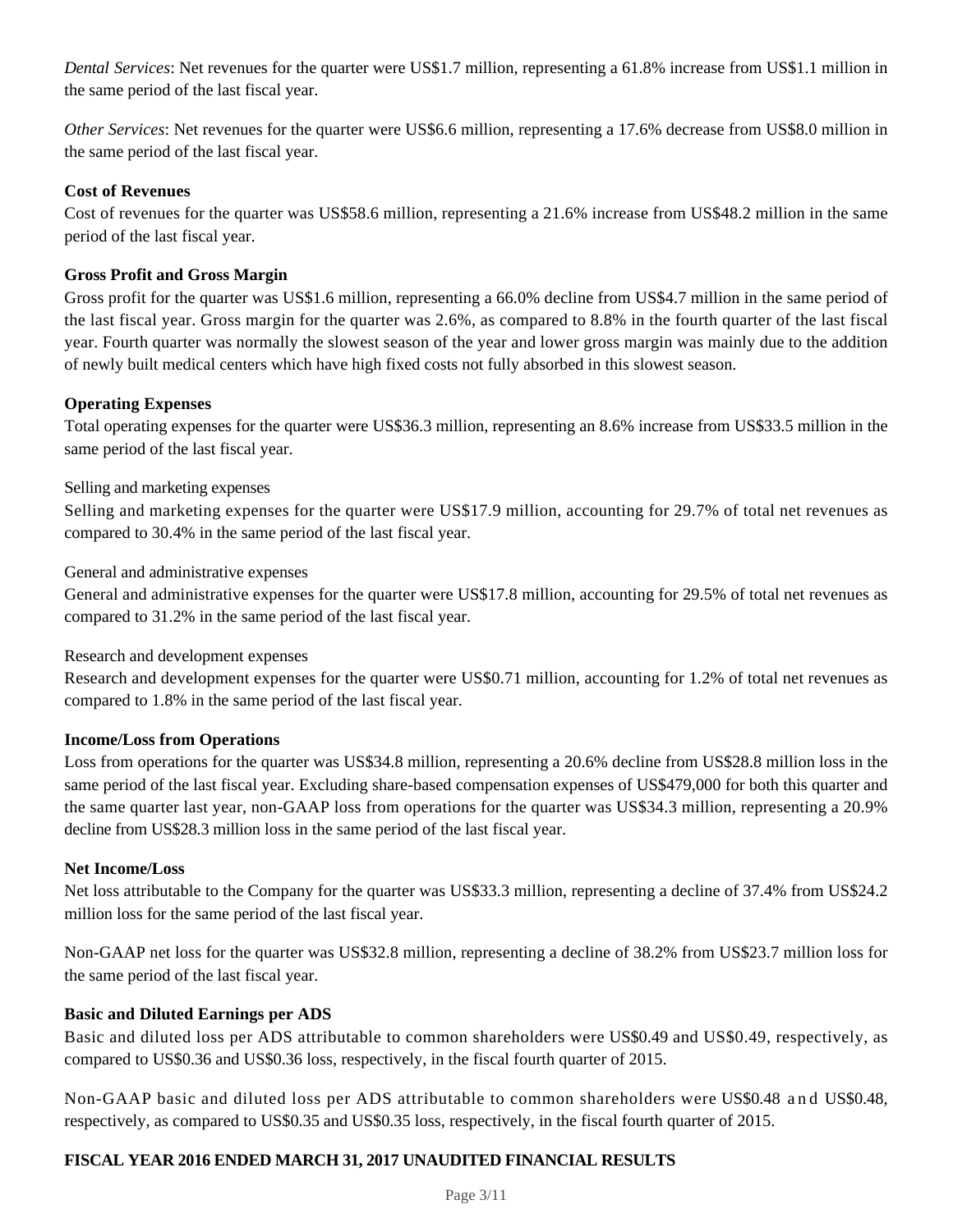## **Net Revenues**

Net revenues for the Fiscal Year 2016 ended March 31, 2017 were US\$435.7 million, representing a 17.5% increase from US\$370.8 million in the same period of the last fiscal year. On an RMB basis, the revenue growth was 24.5%*.* Comparing to March 31, 2016, we have in total added 21 new medical centers. During this period, the Company served approximately a total of 5.58 million customer visits under both corporate and individual programs, representing an increase of 22.1% over the fiscal year 2015 ended March 31, 2016.

The table below sets forth a breakdown of net revenues:

| $(US\$ s million                  | <b>Fiscal Year 2016</b> | <b>Fiscal Year 2015</b><br><b>Ended March 31, 2017 Ended March 31, 2016</b> | YoY % Change |               |
|-----------------------------------|-------------------------|-----------------------------------------------------------------------------|--------------|---------------|
| <b>Medical Examinations 360.4</b> |                         | 308.1                                                                       | 17.0         | %             |
| <b>Disease Screening</b>          | 35.0                    | 27.1                                                                        | 29.0         | $\frac{0}{0}$ |
| <b>Dental Services</b>            | 8.6                     | 6.2                                                                         | 40.0         | $\frac{0}{0}$ |
| <b>Other Services</b>             | 31.7                    | 29.5                                                                        | 77           | %             |
| <b>Total</b>                      | 435.7                   | 370.8                                                                       | 17.5         | $\%$          |

*Medical Examinations*: Net revenues for the period were US\$360.4 million, representing a 17.0% increase from US\$308.1 million in the same period of the last fiscal year.

*Disease Screening*: Net revenues for the period were US\$35.0 million, representing a 29.0% increase from US\$27.1 million in the same period of the last fiscal year.

*Dental Services*: Net revenues for the period were US\$8.6 million, representing a 40.0% increase from US\$6.2 million in the same period of the last fiscal year.

*Other Services*: Net revenues for the period were US\$31.7 million, representing a 7.7% increase from US\$29.5 million in the same period of the last fiscal year.

## **Cost of Revenues**

Cost of revenues for the period was US\$262.1 million, representing a 24.3% increase from US\$210.9 million in the same period of the last fiscal year.

#### **Gross Profit and Gross Margin**

Gross profit for the period was US\$173.6 million, representing an 8.6% increase from US\$159.9 million in the same period in the last fiscal year. Gross margin for the period was 39.8%, as compared to 43.1% in the same period of the last fiscal year. Gross margin was diluted mainly due to the additions of newly acquired and self-built medical centers which have lower gross margin due to the ramp up.

## **Operating Expenses**

Total operating expenses for the period were US\$160.3 million, representing a 19.7% increase from US\$133.9 million in the same period of the last fiscal year.

#### Selling and marketing expenses

Selling and marketing expenses for the period were US\$74.3 million, accounting for 17.1% of total net revenues as compared to 17.5% in the same period of the last fiscal year.

#### General and administrative expenses

General and administrative expenses for the period were US\$82.8 million, accounting for 19.0% of total net revenues as compared to 17.6% in the same period of the last fiscal year. The increase was mainly due to payroll and rental costs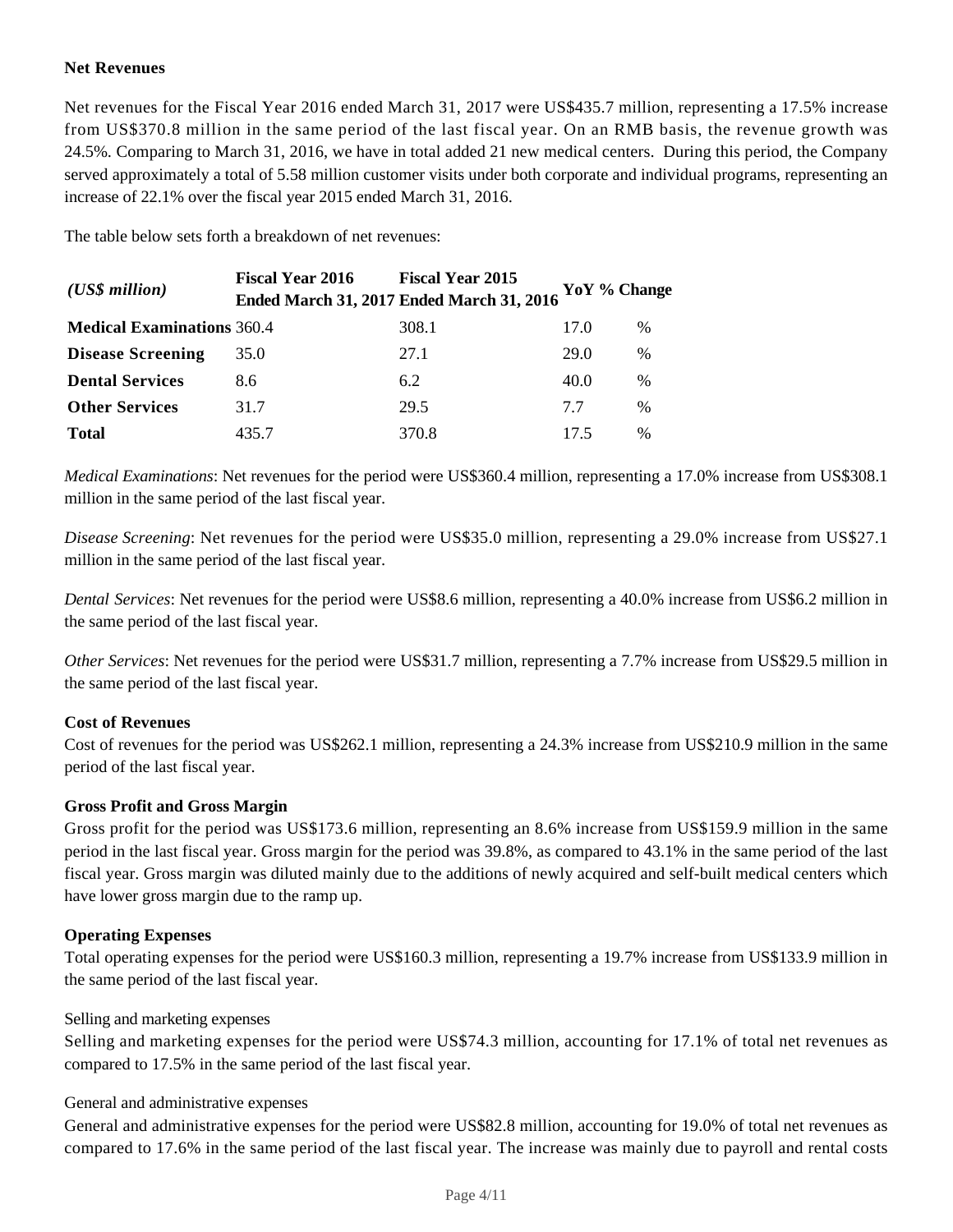increases, which were associated with our expansion into new geographic areas, and the professional service expenses relating to the privatization.

#### Research and development expenses

Research and development expenses for the period were US\$3.2 million, accounting for 0.7% of total net revenues as compared to 1.0% in the same period of the last fiscal year.

#### **Income/Loss from Operations**

Income from operations for the period was US\$13.3 million, representing a 48.9% decline from US\$26.0 million in the same period of the last fiscal year. Excluding share-based compensation expenses of US\$1.94 million for this period and US\$1.95 million for the same period last year, non-GAAP income from operations for the period was US\$15.2 million as compared to US\$28.0 million, which reflected a decline of 45.5%.

#### **Non-GAAP EBITDA**

Non-GAAP EBITDA for the period was US\$52.7 million, a decline of 9.8% year-over-year, as a result of one-time expenses relating to privatization and significant additions of newly built/acquired medical centers.

#### **Net Income/Loss**

Net loss attributable to the Company for the period was US\$11.3 million, as compared to net income of US\$18.3 million for the same period of the last fiscal year.

Non-GAAP net loss for the period was US\$9.3 million, as compared to net income of US\$20.3 million for the same period of the last fiscal year.

#### **Basic and Diluted Earnings per ADS**

Basic and diluted loss per ADS attributable to common shareholders were US\$0.17 and US\$0.17, respectively, as compared to US\$0.28 and US\$0.27 income, respectively for the Fiscal Year 2015.

Non-GAAP basic and diluted loss per ADS attributable to common shareholders were US\$0.14 and US\$0.14, respectively, as compared to US\$0.30 and US\$0.30 income, respectively for the Fiscal Year 2015.

## **Cash and Working Capital**

As of March 31, 2017, the Company's cash and cash equivalents, restricted cash and term deposit totaled US\$69.6 million, as compared to US\$128.5 million as of December 31, 2016.

The net working capital deficit totaled US\$125.4 million as of March 31, 2017, with current assets totaled US\$219.9 million and current liabilities totaled US\$345.3 million, compared to net working capital deficit of US\$85.9 million as of December 31, 2016.

## **GUIDANCE FOR FISCAL YEAR 2017 ENDING MARCH 31, 2018**

For the Fiscal Year 2017 ending March 31, 2018, the Company expects its net revenue to be between RMB3.52 billion and RMB3.72 billion, representing a year-on-year increase between 22% and 27%. The Company also expects that 12-15 new medical centers will start commercial operation in Fiscal Year 2017.

This guidance is based on the current market conditions and reflects the Company's current and preliminary estimates of market and operating conditions and customer demand, which are all subject to change.

## **Conference Call**

iKang's management will host a conference call **at 8:00 am US Eastern Time (8:00 pm Beijing/Hong Kong Time)** on June 23, 2017, to discuss its quarterly results and recent business activities.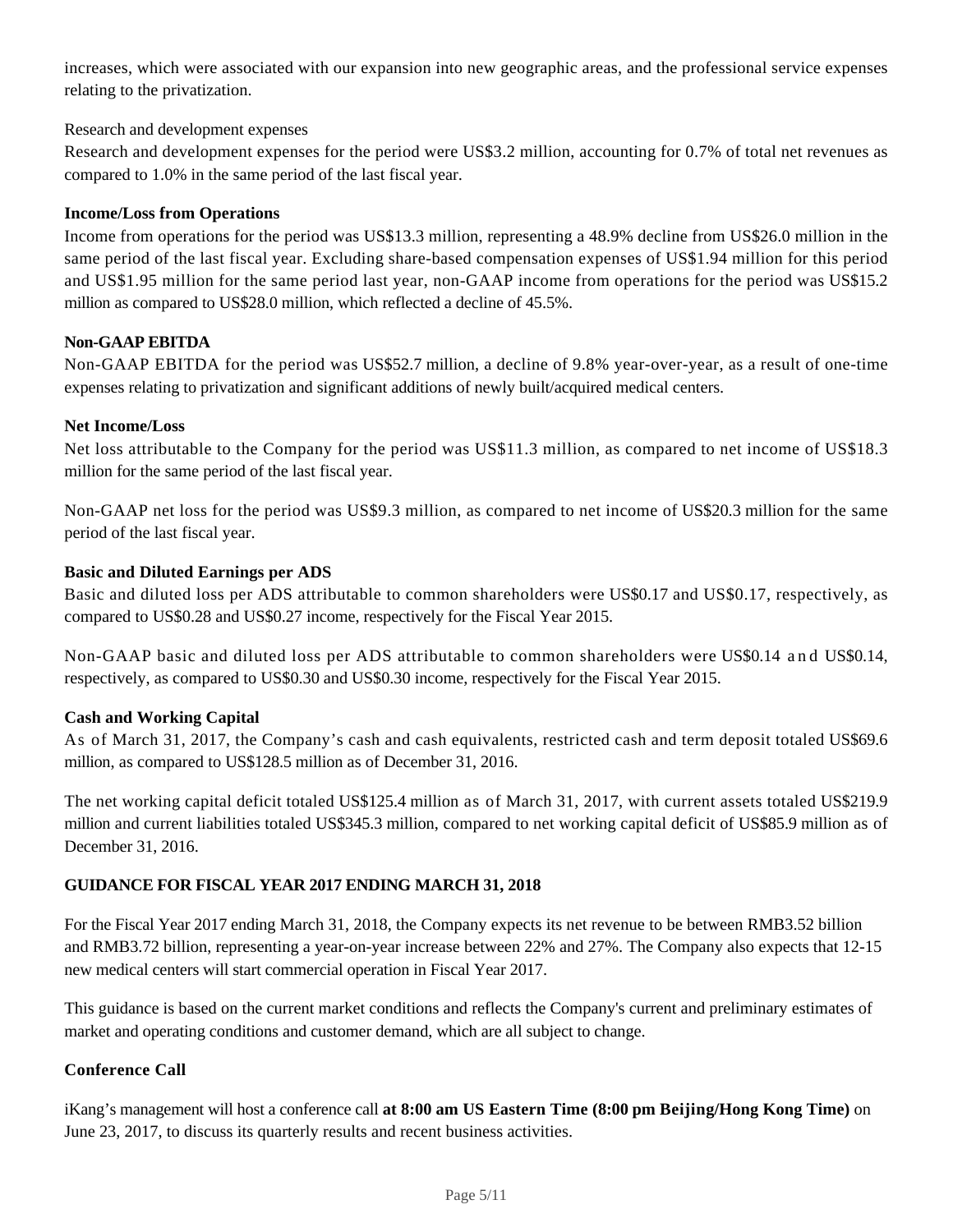To participate in the conference call, please dial the following number five to ten minutes prior to the scheduled conference call time:

China: 4001-200-539 Hong Kong: 800-905-927 United States: 1855-298-3404 International: +65 6823-2299 Passcode: 1216526

The Company will also broadcast a live audio webcast of the conference call. The webcast will be available at http://ir.ikang.com.

Following the earnings conference call, an archive of the call will be available by dialing:

China: 4001-842-240 Hong Kong: 800-966-697 United States: 1866-846-0868 International: +61-2-9641-7900 Replay Passcode: 1216526 Replay End Date: July 7, 2017

### **STATEMENT REGARDING UNAUDITED FINANCIAL INFORMATION**

The unaudited financial information set forth above is subject to adjustments that may be identified when audit work is performed on the Company's year-end financial statements, which could result in significant differences from this unaudited financial information.

## **NON-GAAP FINANCIAL MEASURES**

To supplement our consolidated financial statements which are presented in accordance with U.S. GAAP, we also use non-GAAP operating income, non-GAAP net income and non-GAAP EBITDA as additional non-GAAP financial measures. We present these non-GAAP financial measures because they are used by our management to evaluate our operating performance. We also believe that these non-GAAP financial measures provide useful information to investors and others in understanding and evaluating our consolidated results of operations in the same manner as our management and in comparing financial results across accounting periods and to those of our peer companies.

Reconciliation of non-GAAP operating income, non-GAAP net income and non-GAAP EBITDA to the most directly comparable financial measures calculated and presented in accordance with U.S. GAAP is set forth at the end of this release.

#### **About iKang Healthcare Group, Inc.**

iKang Healthcare Group, Inc. is one of the largest providers in China's fast-growing private preventive healthcare space through its nationwide healthcare services network.

iKang's nationwide integrated network of multi-brand self-owned medical centers and third-party facilities, provides comprehensive and high-quality preventive healthcare solutions across China, including medical examination, disease screening, outpatient service and other value-added services. iKang's customer base primarily comprises corporate clients,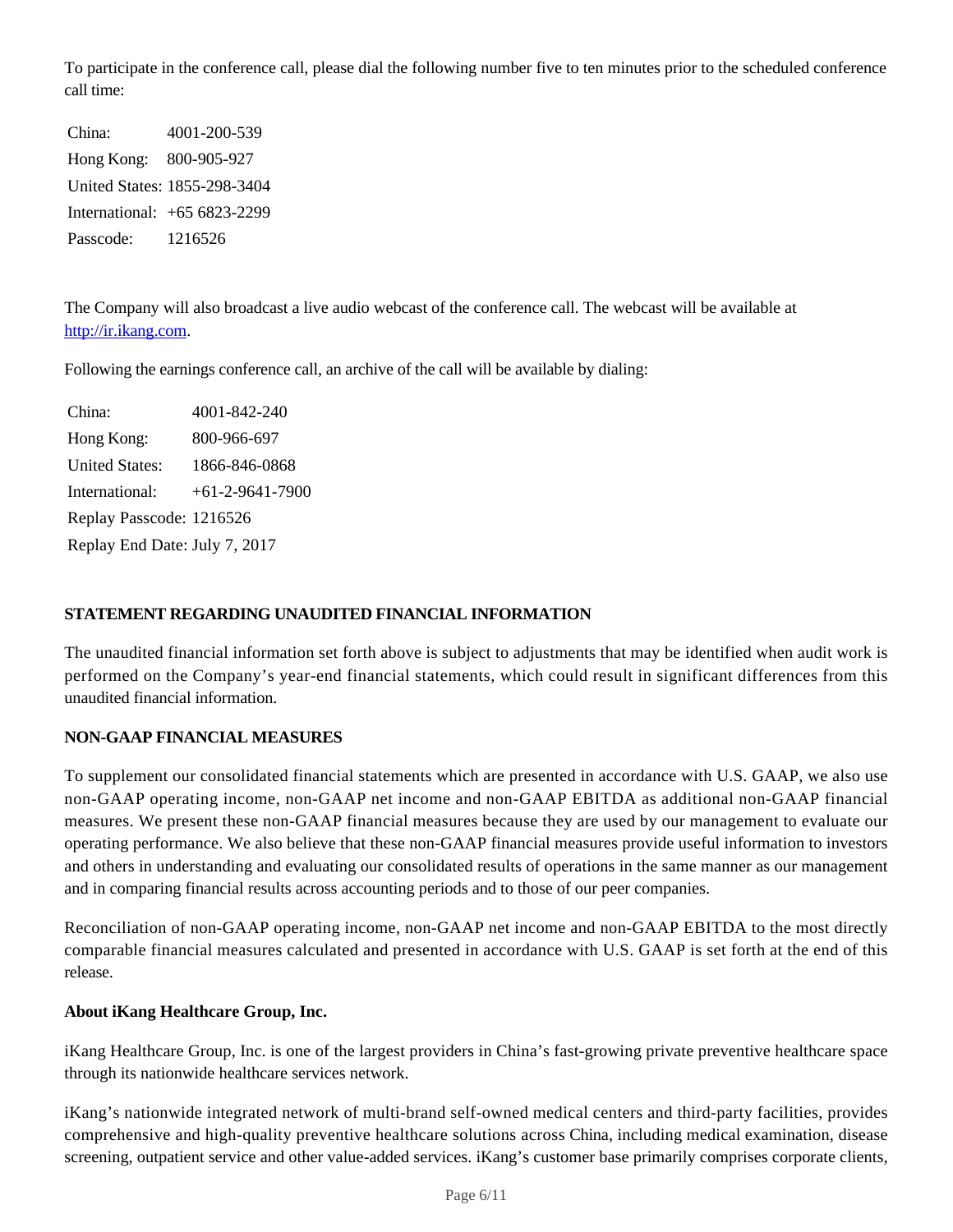who contract with iKang to deliver medical examination services to their employees and clients, and receive these services at pre-agreed rates. iKang also directly markets its services to individual customers. In the fiscal year ended March 31, 2017, iKang served a total of 5.58 million customer visits under both corporate and individual programs.

As of June 22, 2017, iKang has a nationwide network of  $108^{(1)}$  self-owned medical centers, covering 33 of China's most affluent cities: Beijing, Shanghai, Guangzhou, Shenzhen, Chongqing, Tianjin, Nanjing, Suzhou, Hangzhou, Chengdu, Fuzhou, Changchun, Jiangyin, Changzhou, Wuhan, Changsha, Yantai, Yinchuan, Weihai, Weifang, Shenyang, Xi'an, Wuhu, Guiyang, Ningbo, Foshan, Jinan, Bijie, Qingdao, Wuxi, Kaili and Mianyang, as well as Hong Kong. iKang has also extended its coverage to over 150 cities by contracting with approximately 400 third-party facilities, which including select independent medical examination centers and hospitals across all of China's provinces, creating a nationwide network that allows iKang to serve its customers in markets where it does not operate its own medical centers.

 $<sup>(1)</sup>$  Among the 108 self-owned medical centers, two medical centers are currently operated primarily by the minority</sup> shareholders of these medical centers or their parent company.

#### **Forward-looking Statements**

This press release contains forward-looking statements. These statements, including management quotes and business outlook, are made under the "safe harbor" provisions of the U.S. Private Securities Litigation Reform Act of 1995. These forward-looking statements can be identified by terminology such as "will," "estimate," "project," "predict," "believe," "expect," "anticipate," "intend," "potential," "plan," "goal" and similar statements. iKang may also make written or oral forward-looking statements in its periodic reports to the U.S. Securities and Exchange Commission, in its annual report to shareholders, in press releases and other written materials and in oral statements made by its officers, directors or employees to third parties. Such statements involve certain risks and uncertainties that could cause actual results to differ materially from those expressed or implied in the forward-looking statements. These forward-looking statements include, but are not limited to, statements about: the Company's goals and strategies; its future business development, financial condition and results of operations; its ability to retain and grow its customer base and network of medical centers; the growth of, and trends in, the markets for its services in China; the demand for and market acceptance of its brand and services; competition in its industry in China; relevant government policies and regulations relating to the corporate structure, business and industry; fluctuations in general economic and business conditions in China. Further information regarding these and other risks is included in iKang's filing with the Securities and Exchange Commission. iKang undertakes no duty to update any forward-looking statement as a result of new information, future events or otherwise, except as required under applicable law.

## **IKANG HEALTHCARE GROUP, INC. CONDENSED CONSOLIDATED BALANCE SHEETS**

## **(In thousands of US dollars, except share data and per share data)**

|                           | As of              | As of        |
|---------------------------|--------------------|--------------|
|                           | March 31,          | March<br>31, |
|                           | 2016               | 2017         |
| <b>ASSETS</b>             |                    |              |
| Current assets:           |                    |              |
| Cash and cash equivalents | \$108,111 \$64,898 |              |
| Restricted cash           | 31,836             | 392          |
| Term deposits             | 12,202             | 4,359        |
|                           |                    |              |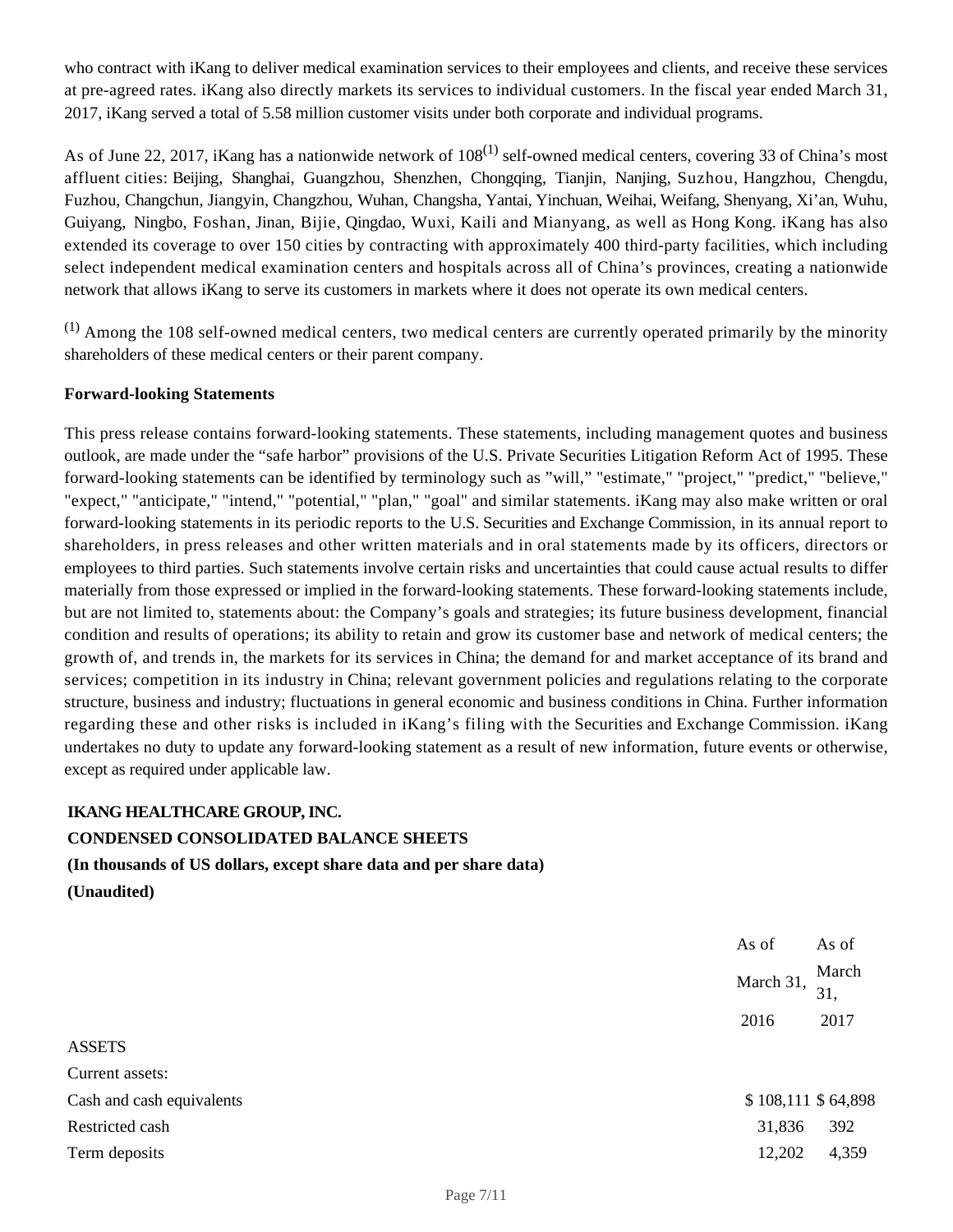| Accounts receivable, net of allowance for doubtful accounts of \$14,329 and \$14,261 as of March<br>31, 2016 and March 31, 2017, respectively                                                                                                                            | 74,163              | 79,576              |
|--------------------------------------------------------------------------------------------------------------------------------------------------------------------------------------------------------------------------------------------------------------------------|---------------------|---------------------|
| Inventories                                                                                                                                                                                                                                                              | 4,015               | 6,781               |
| Deferred tax assets-current                                                                                                                                                                                                                                              | 8,064               | 9,635               |
| Amount due from a related party                                                                                                                                                                                                                                          | 4,653               | 4,538               |
| Prepaid expenses and other current assets                                                                                                                                                                                                                                | 62,659              | 49,732              |
| Total current assets                                                                                                                                                                                                                                                     | \$305,703 \$219,911 |                     |
| Property and equipment, net                                                                                                                                                                                                                                              |                     | \$130,170 \$163,081 |
| Acquired intangible assets, net                                                                                                                                                                                                                                          | 37,179              | 25,852              |
| Goodwill                                                                                                                                                                                                                                                                 | 108,839             | 107,237             |
| Long-term investments                                                                                                                                                                                                                                                    | 200,108             | 180,758             |
| Deferred tax assets-non-current                                                                                                                                                                                                                                          | 8,077               | 16,698              |
| Rental deposit and other non-current assets                                                                                                                                                                                                                              | 13,565              | 14,950              |
| <b>TOTAL ASSETS</b>                                                                                                                                                                                                                                                      |                     | \$803,641 \$728,487 |
| <b>LIABILITIES AND EQUITY</b>                                                                                                                                                                                                                                            |                     |                     |
| Current liabilities:                                                                                                                                                                                                                                                     |                     |                     |
| Accounts payable (including accounts payable of the consolidated VIEs without recourse to iKang<br>Healthcare Group, Inc. of \$22,685 and \$38,166 as of March 31, 2016 and March 31, 2017,<br>respectively)                                                             | \$28,135 \$39,892   |                     |
| Accrued expenses and other current liabilities (including accrued expenses and other current<br>liabilities of the consolidated VIEs without recourse to iKang Healthcare Group, Inc. of \$41,319<br>and \$49,684 as of March 31, 2016 and March 31, 2017, respectively) | 47,404              | 59,278              |
| Income tax payable (including income tax payable of the consolidated VIEs without recourse to<br>iKang Healthcare Group, Inc. of \$7,386 and \$6,340 as of March 31, 2016 and March 31, 2017,<br>respectively)                                                           | 8,216               | 11,951              |
| Deferred revenues (including deferred revenues of the consolidated VIEs without recourse to iKang<br>Healthcare Group, Inc. of \$52,210 and \$60,352 as of March 31, 2016 and March 31, 2017,<br>respectively)                                                           | 61,881              | 64,740              |
| Short term borrowings (including short term borrowings of the consolidated VIEs without recourse<br>to iKang Healthcare Group, Inc. of \$53,364 and \$169,412 as of March 31, 2016 and March 31,<br>2017, respectively)                                                  | 53,364              | 169,412             |
| Total current liabilities                                                                                                                                                                                                                                                |                     | \$199,000 \$345,273 |

## **IKANG HEALTHCARE GROUP, INC.**

# **CONDENSED CONSOLIDATED BALANCE SHEETS - continued**

# **(In thousands of US dollars, except share data and per share data)**

| As of | As of |
|-------|-------|
| March | March |
| 31.   | 31.   |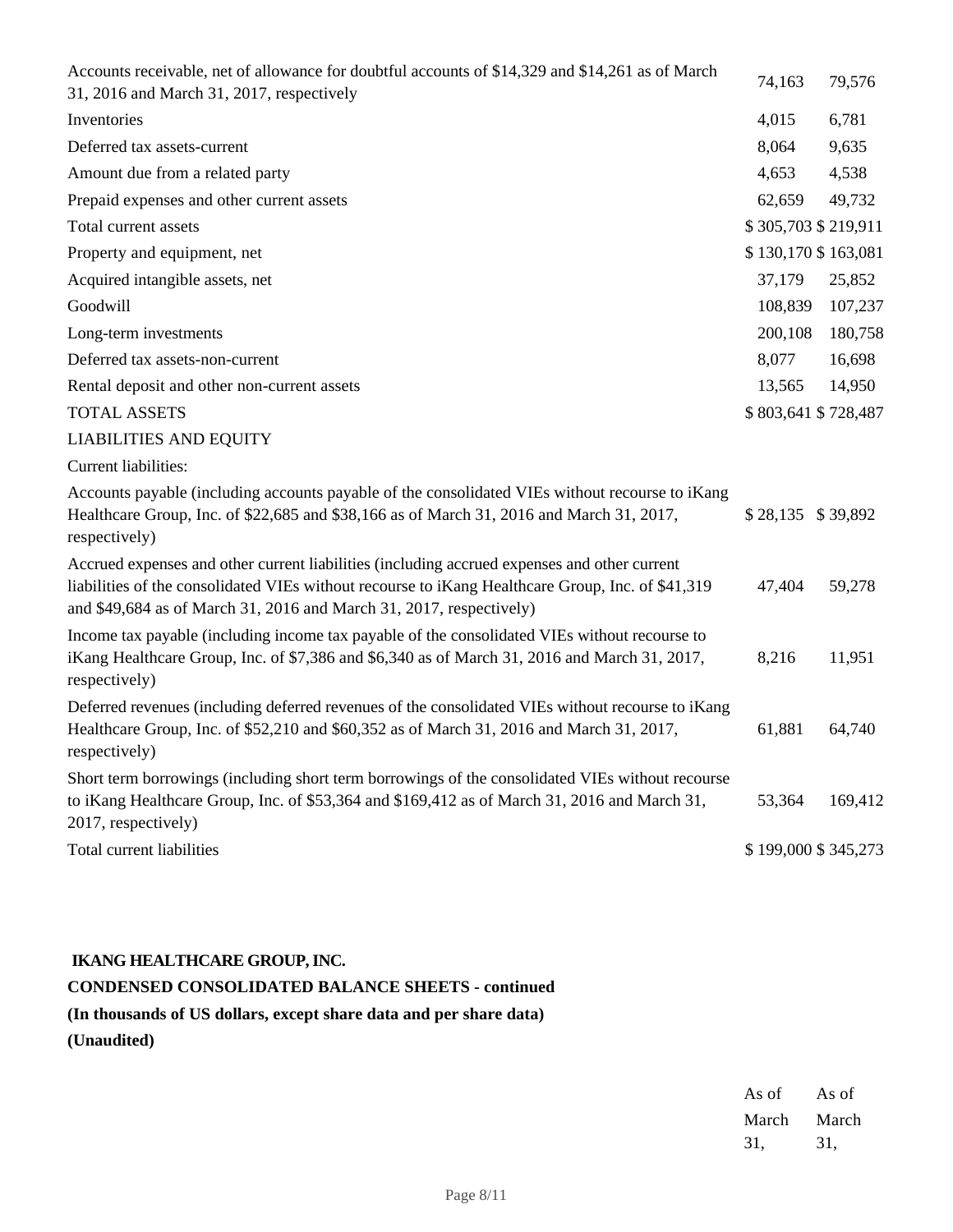| Long-term borrowings (including long term borrowings of the consolidated VIEs and VIEs'                  |                     |         |
|----------------------------------------------------------------------------------------------------------|---------------------|---------|
| subsidiaries without recourse to iKang Healthcare Group, Inc. of \$229,467 and \$43,584 as of            | 229.467             | 43,584  |
| March 31, 2016 and March 31, 2017, respectively)                                                         |                     |         |
| Deferred tax liabilities-non-current (including deferred tax liabilities non-current of the consolidated |                     |         |
| VIEs without recourse to iKang Healthcare Group, Inc. of \$9,422 and \$7,009 as of March 31, 2016 9,772  |                     | 7,229   |
| and March 31, 2017, respectively)                                                                        |                     |         |
| <b>TOTAL LIABILITIES</b>                                                                                 | \$438,239 \$396,086 |         |
|                                                                                                          |                     |         |
| Equity:                                                                                                  |                     |         |
| Total iKang Healthcare Group, Inc. shareholders' equity                                                  | 342,826             | 312,433 |
| Non-controlling interests                                                                                | 22,576              | 19,968  |
| <b>TOTAL EQUITY</b>                                                                                      | \$365,402 \$332,401 |         |

| TOTUL LOOTER                 | $V = 100,702,402,701$ |
|------------------------------|-----------------------|
| TOTAL LIABILITIES AND EQUITY | \$803,641 \$728,487   |

## **IKANG HEALTHCARE GROUP, INC.**

## **CONDENSED CONSOLIDATED STATEMENTS OF OPERATIONS**

# **(In thousands of US dollars, except share data and per share data)**

|             |             | For the years                         |           |                |  |
|-------------|-------------|---------------------------------------|-----------|----------------|--|
|             |             |                                       |           |                |  |
| 2016        | 2017        | 2016                                  | 2017      |                |  |
|             |             |                                       |           |                |  |
| \$52,836    | \$60,157    | \$370,812                             | \$435,713 |                |  |
| 48,183      | 58,575      | 210,909                               | 262,134   |                |  |
| \$4,653     | \$1,582     | \$159,903                             | \$173,579 |                |  |
|             |             |                                       |           |                |  |
| \$16,066    | \$17,861    | \$64,763                              | \$74,304  |                |  |
| 16,467      | 17,774      | 65,422                                | 82,783    |                |  |
| 945         | 709         | 3,716                                 | 3,194     |                |  |
| \$ 33,478   | \$36,344    | \$133,901                             | \$160,281 |                |  |
| \$ (28,825) | 34,762      | $)$ \$ 26,002                         | \$13,298  |                |  |
| (3,046)     | (3, 147)    | (4,603)                               | (13,880)  | )              |  |
| 279         | 138         | 785                                   | 939       |                |  |
|             |             | 1,874                                 | -         |                |  |
| \$ (31,592) | 3,5(37,771) | 324,058                               | \$357     |                |  |
| (7,606)     | (6,178)     | 5,838                                 | 3,354     |                |  |
|             |             | Three-month periods<br>ended March 31 |           | ended March 31 |  |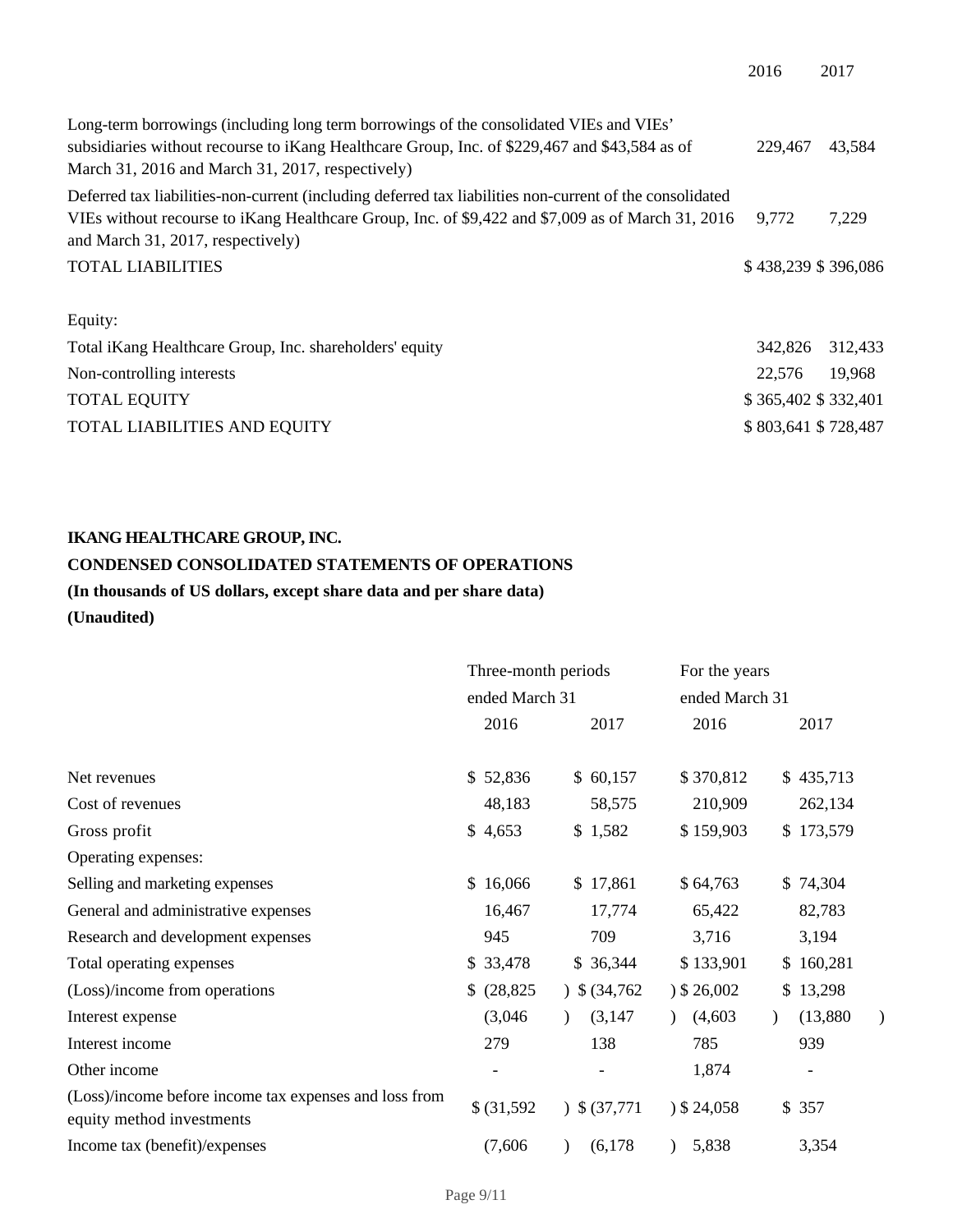| Loss from equity method investments                                                      | (1,600)        | $\lambda$ | (3, 465)        | (1,732)       | (9, 547)   |               |
|------------------------------------------------------------------------------------------|----------------|-----------|-----------------|---------------|------------|---------------|
| Net (loss)/income                                                                        | \$ (25,586)    |           | 35,058          | $)$ \$16,488  | \$(12,544) | $\mathcal{L}$ |
| Less: Net loss attributable to non-controlling interest                                  | (1,376)        |           | (1,784)         | (1,837)       | (1,293)    |               |
| Net (loss)/income attributable to iKang Healthcare Group,<br>Inc.                        | \$<br>(24,210) |           | 3,3,274         | $)$ \$ 18,325 | \$(11,251) | $\rightarrow$ |
| Net (loss)/income attributable to common shareholders of<br>iKang Healthcare Group, Inc. | (24,210)       |           | $)$ \$ (33,274) | 3518,325      | \$(11,251) | $\rightarrow$ |
| Net (loss)/income per share attributable to common                                       |                |           |                 |               |            |               |
| shareholders of iKang Healthcare Group, Inc.                                             |                |           |                 |               |            |               |
| <b>Basic</b>                                                                             | \$ (0.72)      |           | $)$ \$ (0.97    | ) \$0.55      | \$ (0.33)  |               |
| Diluted                                                                                  | \$ (0.72)      |           | $)$ \$ (0.97)   | ) \$0.54      | \$ (0.33)  |               |
| Net (loss)/income per ADS (one common share equals to<br>two ADSs)                       |                |           |                 |               |            |               |
| <b>Basic</b>                                                                             | \$ (0.36)      |           | $)$ \$ (0.49)   | ) \$0.28      | \$ (0.17)  |               |
| Diluted                                                                                  | \$ (0.36)      |           | $)$ \$ (0.49)   | ) \$0.27      | \$ (0.17)  |               |
| Weighted average shares used in calculating net income per<br>common share               |                |           |                 |               |            |               |
| <b>Basic</b>                                                                             | 33,853,281     |           | 34,212,527      | 33,583,005    | 34,060,579 |               |
| Diluted                                                                                  | 33,853,281     |           | 34,212,527      | 34, 235, 542  | 34,060,579 |               |

## **IKANG HEALTHCARE GROUP, INC.**

## **RECONCILIATION OF GAAP AND NON-GAAP RESULTS**

**(In thousands of US dollars, except share data and per share data)**

|                                                                |                |                                                 | Three-month periods For the years |                                                  |  |  |
|----------------------------------------------------------------|----------------|-------------------------------------------------|-----------------------------------|--------------------------------------------------|--|--|
|                                                                | ended March 31 |                                                 | ended March 31                    |                                                  |  |  |
|                                                                | 2016           | 2017                                            | 2016                              | 2017                                             |  |  |
| (Loss)/income from operations                                  |                | $$ (28,825)$ $$ (34,762)$ $$ 26,002$ $$ 13,298$ |                                   |                                                  |  |  |
| Add:                                                           |                |                                                 |                                   |                                                  |  |  |
| Share-based compensation expenses                              | 479            | 479                                             | 1,949                             | 1,941                                            |  |  |
| Non-GAAP operating (loss)/income                               |                | $$ (28,346)$ $$ (34,283)$ $$ 27,951$ $$ 15,239$ |                                   |                                                  |  |  |
| Net (loss)/income attributable to iKang Healthcare Group, Inc. |                |                                                 |                                   | $(24,210)$ \$ $(33,274)$ \$ 18,325 \$ $(11,251)$ |  |  |
| Add:                                                           |                |                                                 |                                   |                                                  |  |  |
| Share-based compensation expenses                              | 479            | 479                                             | 1,949                             | 1,941                                            |  |  |
| Non-GAAP net (loss)/income                                     |                |                                                 |                                   | $$(23,731) $(32,795) $(20,274 $(9,310))$         |  |  |
| (Loss)/income from operations                                  |                | $$(28,825)$ $$(34,762)$ $$(26,002$ $$(13,298)$  |                                   |                                                  |  |  |